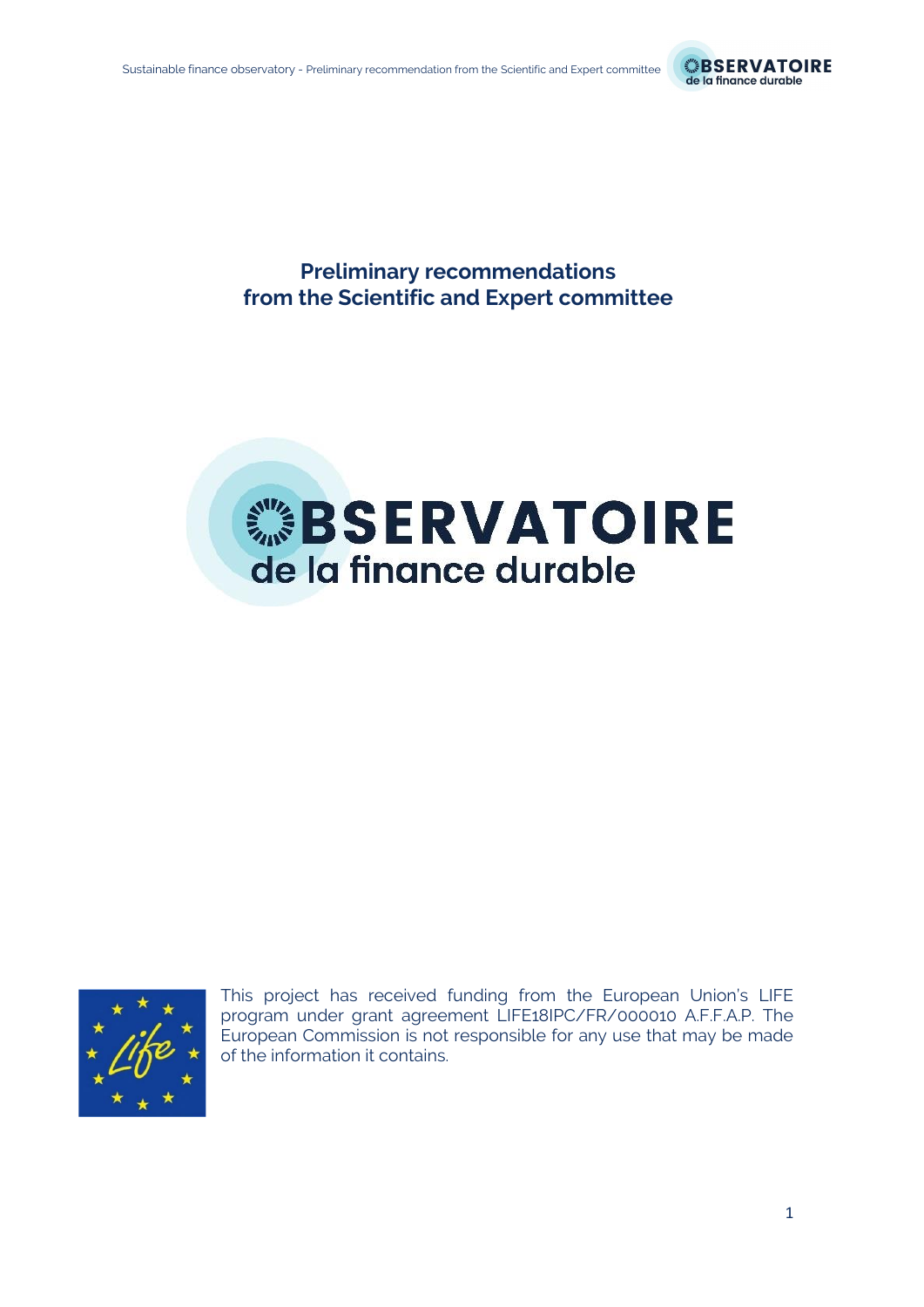

## **Policy statement**

The Scientific and Expert Committee welcomes the creation of the Sustainable Finance Observatory, an initiative that will be even more useful as it will respect five main principles that are found in many of our recommendations:

- Transparency
- Readability
- Consistency
- Reliability
- Relevance

These five main principles must be the pillars of each indicator published in the Sustainable Finance Observatory.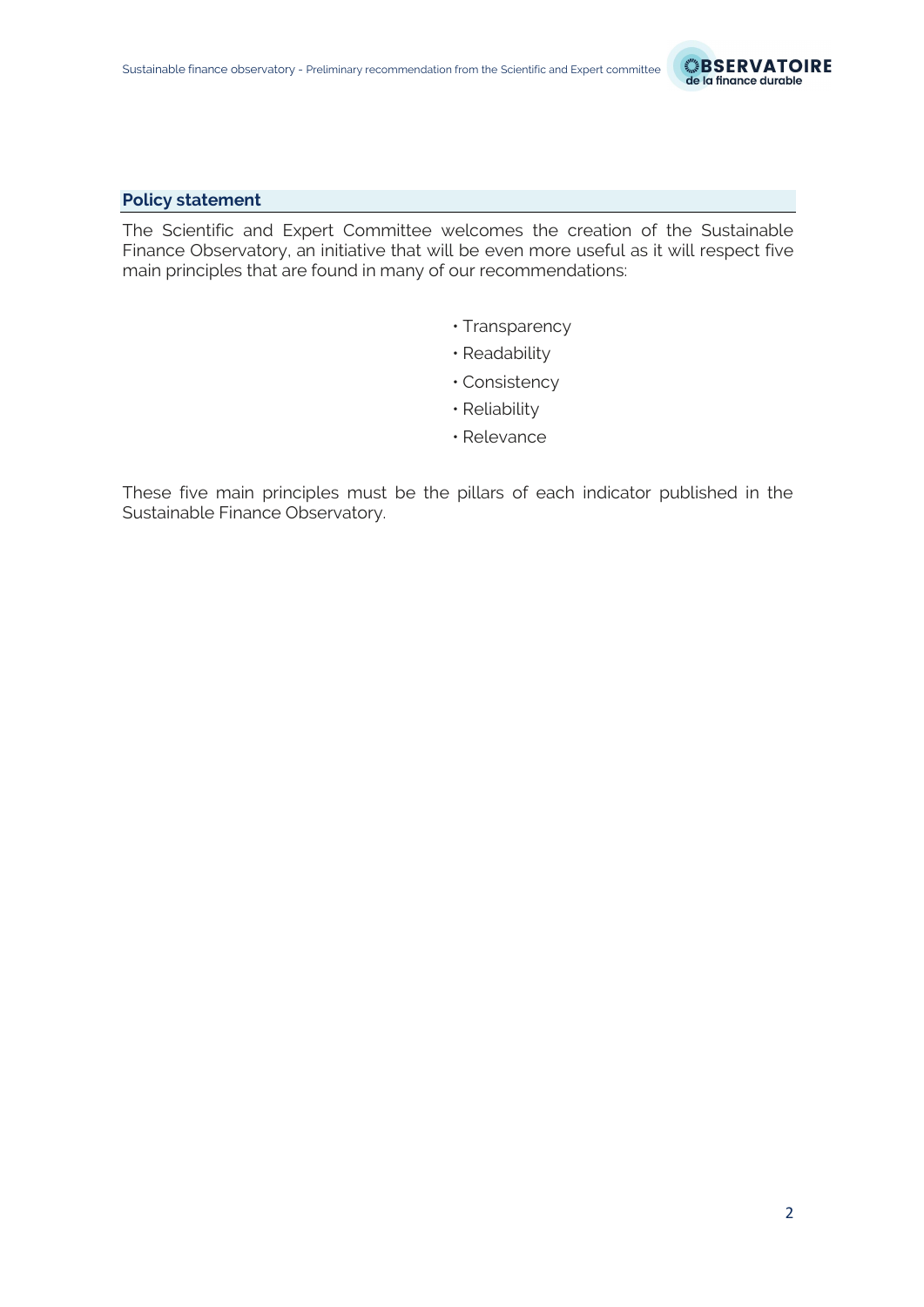

#### **Recommendations on the "coal" scope**

## **Introduction:**

The Scientific and Expert Committee considers necessary to compensate the initial lack of framework of the Financial Center commitment of July 2019, addressing the publication of sectoral policies relating to coal. This absence of clear direction has led to the emergence of differentiated strategies by market players in the Paris Financial Center, both in their levels of ambition and in view of their technical characteristics. In this context, and given the request from the Minister of the Economy, Finance and Recovery announced on October 29 2020 for a **common basis of commitment shared by all**, the Scientific and Expert Committee recalls the following elements:

- Coal combustion, especially in the energy sector, remains the main source of greenhouse gases (GHGs) and is responsible for around a third of the increase in global average temperature since the pre-industrial era<sup>i</sup>. However, climate change mitigation scenarios must imperatively be associated with a reduction in revenues from coal, oil and gas: all the scenarios – including those published by the IPCC and the IEA – thus retain the exit of coal as an obligation to be met in order to limit warming below 1.5° C by 2100<sup>ii</sup>. This requirement was reiterated by a recent publication in the journal Nature*iii*: past GHG emissions will inevitably lead to a temperature increase of 2.3° C by 2100, except in the event of a rapid end of financing of electricity and heat production capacity from coal. What is more, the magnitude of the decrease in funding to be sought by 2030 must correspond, as provided by the commitment of July 2019, to a total exit of coal by 2030 in the countries of the European Union and of the OECD and in the rest of the world by 2040.
- In this context, the Scientific and Expert Committee recalls that an irreproachable conduct of the Paris Financial Center is necessary on the financing/investment/insurance (hereinafter "support") of coal<sup>iv</sup>. A financial center aligned with the Paris Agreement must inevitably end the financing of coal to help achieve this objective: it is an issue of **scientific credibility and integrity**.

**Following an approach based on the methodological principles of comparability, reproducibility, exhaustiveness and reliability, the Scientific and Expert Committee recommends the following elements to professional federations within the framework of the publication of harmonized data relating to the release of coal<sup>v</sup>** (which it will ensure to specify, particularly on the methodological level, in its exchanges with the federations):

**Recommendation n°1:** The Scientific and Expert Committee recommends that coal policies cover all the activities of market players, without distinction.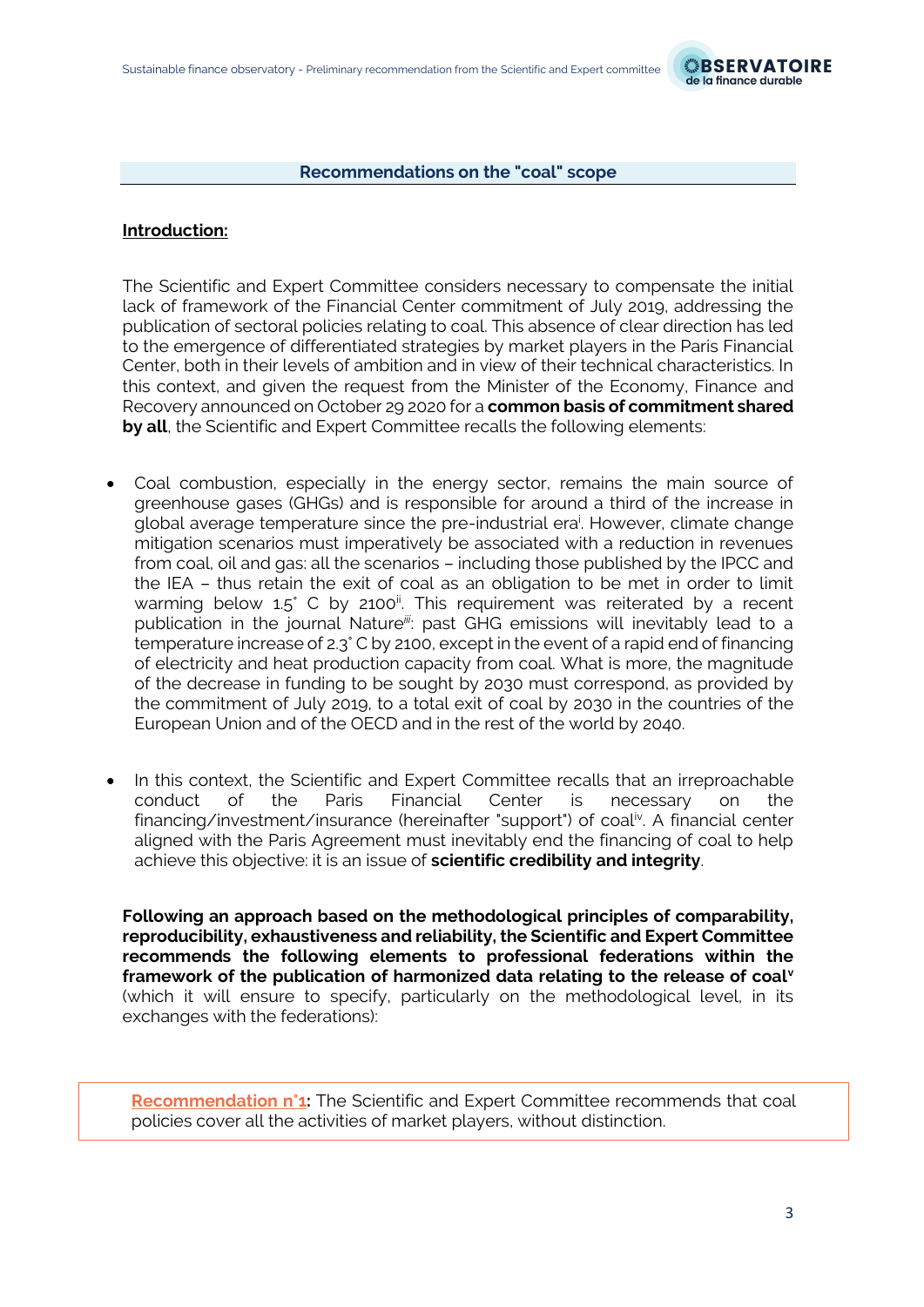

- The policies must explicitly cover all the activities of the groups concerned, whether it involves dedicated financing (project financing, buyer loans, consultancy mandates, etc.) or not ("general purpose"), investments in equities/bonds, structuring of bond or equity issues, advice, interest rate and foreign exchange products, active and passive asset management, property insurance or other activities (leasing, factoring, rental of various equipment, etc.) without distinction.
- The scope of activities covered by current sectoral policies suffers from significant heterogeneity, undermining the very credibility of the latter. It is important to compensate for the span of the existing exemptions in the application of these policies to certain services, strategies or clients or, otherwise, to make them explicit.
- Furthermore, the Scientific and Expert Committee emphasizes a **holistic coverage representative of the group's activity and business model** (and of the assets under management in the case of portfolio management companies), covering the financing and refinancing (dedicated or not),o management for own account, cinvestments, equity investments, ancillary services (advice, trading, hedging products, leasing, factoring, etc.), the entire scope of management on behalf of third parties (collective and individualized under mandate) and for all assets (managed actively or passively), and the structuring of issues. Any exemption must be justified in the presentation of the data in view of the group's business model.

**Recommendation n°2:** The Scientific and Expert Committee explicitly recommends specifying the policy's scope of application, which must systematically cover the main elements of the thermal coal value chain, including development projects. Any exemption must be accompanied by an associated justification.

- A credible sectoral policy must cover the upstream supply of electricity or heat from coal (i.e. exploration and production, all operations leading to the removal of coal from the ground, in particular drilling installations); intermediate activities (i.e. processing and transport) and downstream (i.e. refining, storage, transport and marketing of products).
- It is essential that the policies cover the companies planning/developing mining projects, power plants and infrastructure development projects linked to the thermal coal value chain. Policies should also cover companies purchasing existing assets, with no associated closure commitments in the European Union and OECD countries by 2030 and in the rest of the world by 2040.
- The perimeter must also include services related to the construction of power plants (e.g. engineering; building and public works services, etc.) and insurance and financing organizations for such installations.

**Recommendation n°3:** The Scientific and Expert Committee recommends that the procedures for applying the policies be specified, especially regarding the database used and the level of application concerning subsidiaries and groups.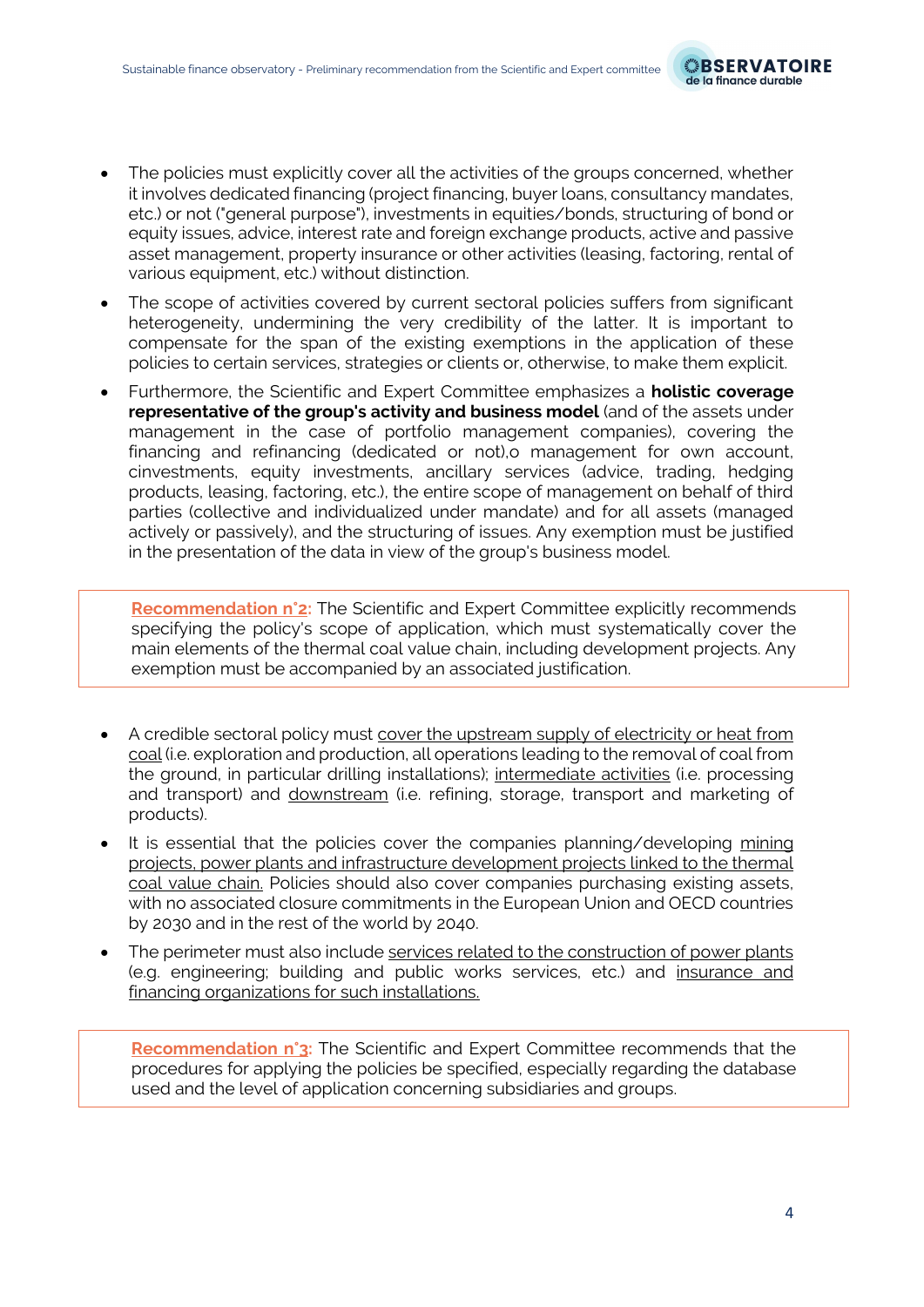

- The inclusion of the entire perimeter of the enterprise concerned appears as well necessary (i.e. conglomerates and diversified groups). It is fundamental to apply the policies in such a way as to cover the different subsidiaries/groups involved in the coal sector by their activities, their decision-making activity and their function in raising capital linked to coal activities.
- Details must be provided on the database used, and precise explanations must be included in the case of restatement of information.

**Recommendation n°4:** The Scientific and Expert Committee recommends that, on the basis of definitions and shared metrics, the exclusion thresholds in absolute value be published, and that a justification reinforces, if necessary, the publication of relative thresholds. Details must be provided on the database used.

- The criteria and thresholds retained by the sector policies must be based on clear definitions (i.e. made explicit within the policies) and shared (via a common glossary accessible) on the Financial Center, distinguishing the criteria according to the actors of the value chain concerned.
- The choice of relative thresholds (e.g. weight of thermal coal in turnover; production of electricity from coal) must be justified given the existing lack of comparability.

**Recommendation°5:** The Scientific and Expert Committee recommends that the exit plans required from companies (clients, investors, etc.) include with the greatest precision the following key elements: date of entry into application of each criterion; timing and exit scenario required by asset type; conversion, closure or sale/disposal for each asset*vi*; deadlines for producing an exit plan and consequences of failure, if applicable; social support modalities or not. For assets for which a sale/disposal is planned instead of a closure, the future of the asset must be described, accompanied by information justifying the situation on the principle of "report or explain".

• Regarding the aforementioned mitigation scenarios, the players must adopt an exit schedule (overall with regard to the financial player and its clients, securities held, partners) in line with the mitigation objectives of climate change, according to the geographical areas concerned, in line with the recommendations of Climate Analytics*vii* .

**Recommendation n°6:** The Scientific and Expert Committee recommends that federations collectively publish, based on the NACE and ISIN codes, the exhibitions of their members on entities operating thermal power stations, functioning totally or partially thanks to the combustion of coal, insofar as the latter represent a significant portion of greenhouse gas (GHG) emissions linked to human activity.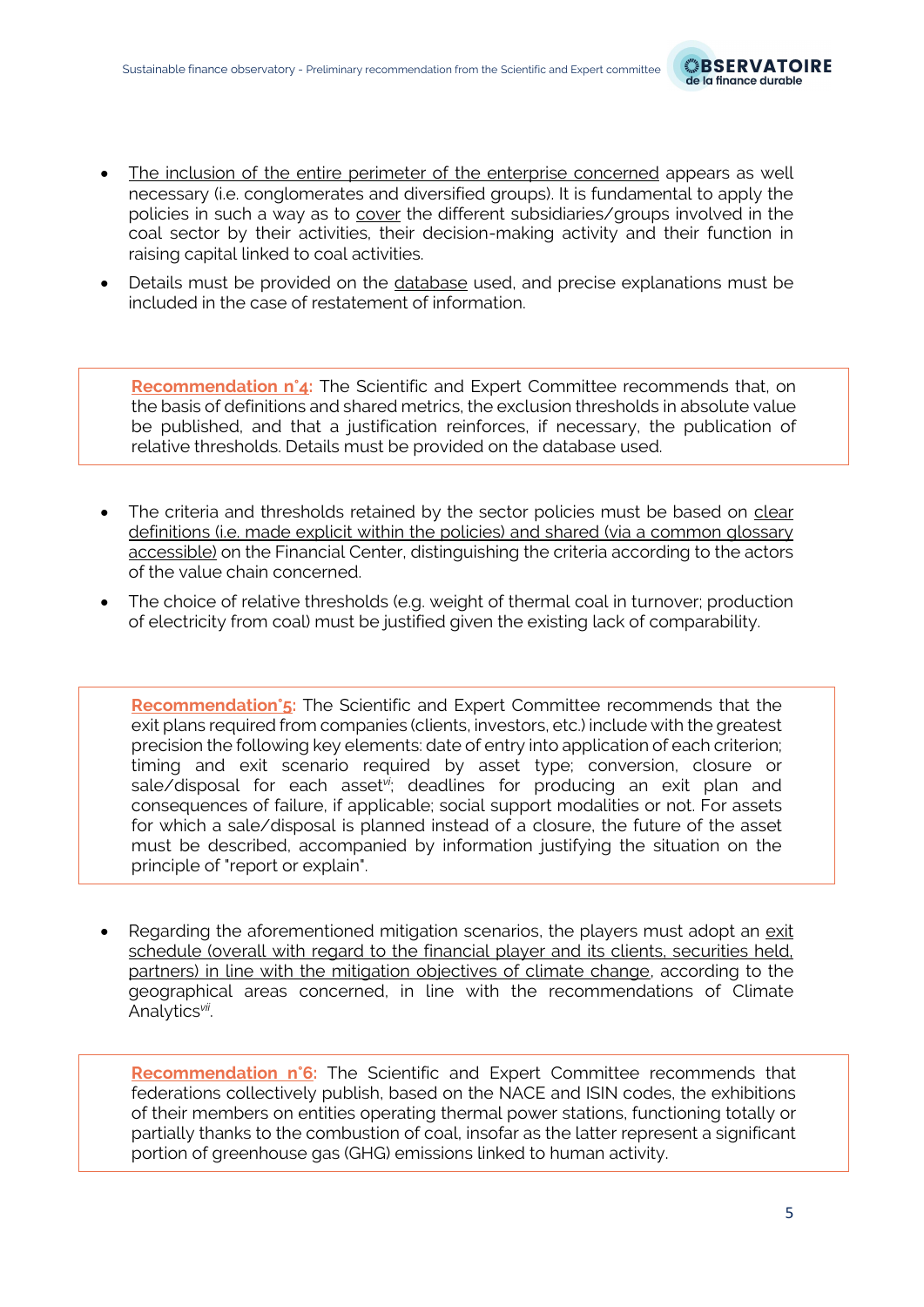

**Recommendation n°7:** The Scientific and Expert Committee recommends that federations collectively publish the carbon footprint of said exposures in the financing, investment and insurance portfolios of their members, using a reproducible, exhaustive, comparable and reliable methodology.

**The Scientific and Expert Committee emphasizes that the principle-based approach (comparability, reproducibility, exhaustiveness and reliability) can be more widely applied to all sectoral policies, in particular on unconventional oils and gases** (e.g. chains of shale gas and oil values, tar sands, extra heavy oil, deep water and arctic oil and gas drilling as defined by the Arctic Council's *Arctic Monitoring and Assessment Program* (AMAP)), on which the Scientific and Expert Committee will publish recommendations in the coming months.

**\*\* \*\* \*\***

#### **Recommendations on the "climate indicators" scope**

### **Introduction**

The Scientific and Expert Committee based its reflections on the declaration of July 2, 2019 by market players, which announced the "creation of an observatory of the achievements and actions of players in the Paris financial center in terms of green and sustainable finance ... A privileged tool to demonstrate the **progressive greening** of the Paris financial center to stakeholders, in particular through **appropriate indicators**".

The commitment of July 2, 2019 thus specifies that it must inform about achievements in green and sustainable finance and bear witness to the gradual greening of the Paris financial center. Therefore, it follows that the Observatory must adopt a double focal length:

- "Green finance" or more exactly finance favorable to the financing of the transition to a low carbon economy; and
	- Sustainable finance, more broadly, integrating criteria E, S and G.

Furthermore, "witnessing the gradual greening" requires putting in place indicators to measure this gradual transformation of the activity of all financial activities. Concretely, these indicators should make it possible to monitor the progress made in relation to the **three challenges** for financial players set out in the declaration of July 2, 2019:

- Increase support for businesses and individuals towards a low-carbon model;
- Increase the mobilization of capital in favor of the low-carbon transition; and

• Continue the effort to reduce funding for activities that are most harmful to the climate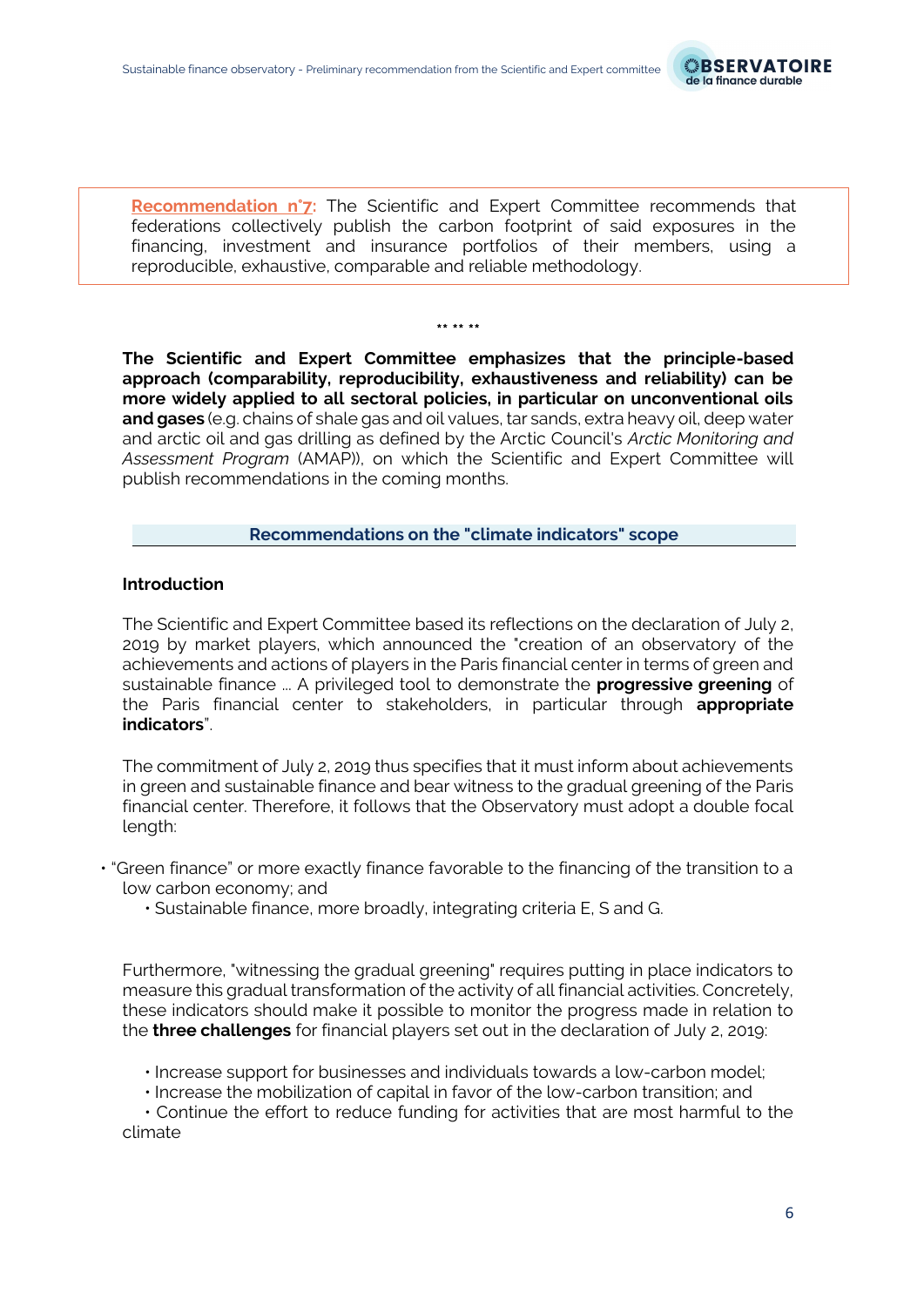

**Recommendation n°8:** The Scientific and Expert Committee recommends that federations collectively publish, based on NACE codes, the exposures of their members at least in the five sectors with high greenhouse gas emissions: fossil fuels, steel and cement, housing, transport and electricity production which, according to the European Systemic Risk Board (ESRB), represent a significant portion of financing, investment and insurance portfolios.

• The publications concern at least the five largest sectors and, if possible, other highly emitting sectors (heavy industries, agriculture)

**Recommendation n°9:** In addition to the evaluations carried out with a bottom-up method, and to put their results into perspective, the Scientific and Expert Committee recommends that federations collectively publish the carbon footprint of the financing and investment portfolios of their members by using a top-down analysis methodology (for example, the P9XCA methodology developed by the Finance and Sustainable Development Chair of Paris Dauphine University, or a variant of the "*Climate Policy Relevant Sectors*" published by Battiston et al. 2017).

**Recommendation n°10:** The Scientific and Expert Committee supports the regulatory work in progress relating to the implementation of the European Taxonomy. Therefore, the Committee recommends using the European taxonomy to define the share of activities constituting the financing and investment portfolios that have a significant contribution to climate mitigation and adaptation.

**Recommendation n°11:** Concerning the commitments and achievements in favor of green and sustainable finance made by the actors of the Paris financial center, the Scientific and Expert Committee recommends that the information communicated be in line with the modalities in terms of extra-financial reporting resulting from article L. 533-22-1 of the Monetary and Financial Code (scope, governance, commitment, etc.).

**Recommendation n°12:** The Scientific and Expert Committee recommends that federations aiming to provide information on green bonds or green investments specify the definitions used and distinguish the share held in the portfolio from the structured share.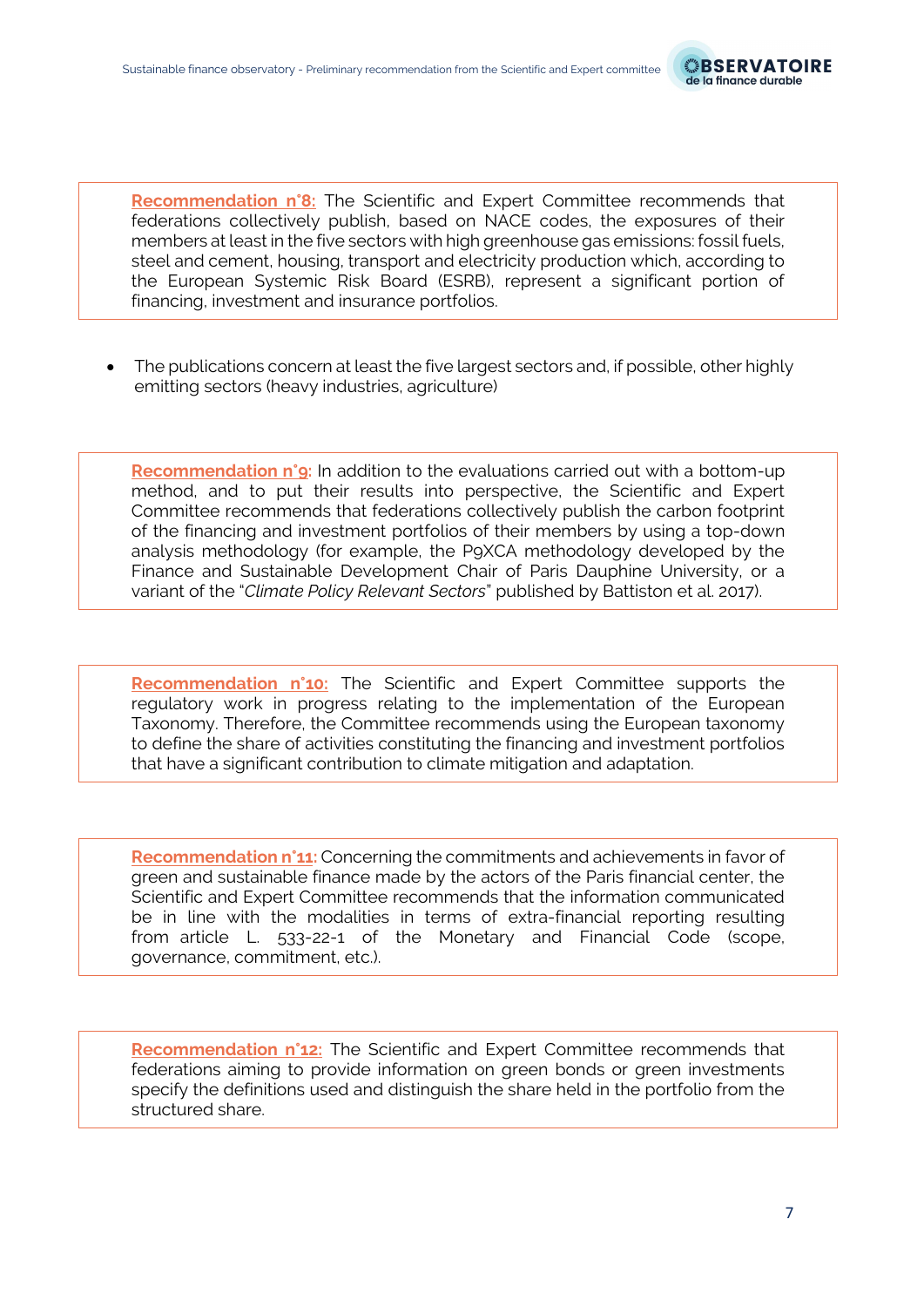

**Recommendation n°13:** The Scientific and Expert Committee recommends that the data on "green" products be systematically put into perspective with data on the total amount of products of the same nature (for example, "green" loans to companies and total business loans or financing for the purchase of electric vehicles and total financing for the purchase of vehicles).

It also recommends the enrichment of certain indicators:

- For each financial institution, there should be a clear definition of what is considered a green or sustainable investment. For this, in line with a harmonization goal, the Committee recommends referring to the European Taxonomy.
- A distinction should be made between data relating to "green" products versus data relating to "sustainable" products.
- When information is provided on "green" products offered to customers, it is also necessary to give the outstanding amounts of products actually distributed, which alone make it possible to judge the real scope of these proposals.

For information, the Scientific and Expert Committee will soon issue recommendations concerning the relevance of using an alignment calculation methodology.

**Recommendation n°14:** The Scientific and Expert Committee recommends that the terms used by the different sectors of activity to designate the indicators always have the same definition and that the definitions designate the same products, described in an easily accessible glossary on the Observatory.

**Recommendation n°15:** The Scientific and Expert Committee recommends that the graphs referring to the same indicators be presented in a uniform manner in the different sectors of activity.

**Recommendation n°16:** The Scientific and Expert Committee recommends that the Sustainable Finance Observatory collect data from the real estate sector to monitor the low-carbon transition in this sector.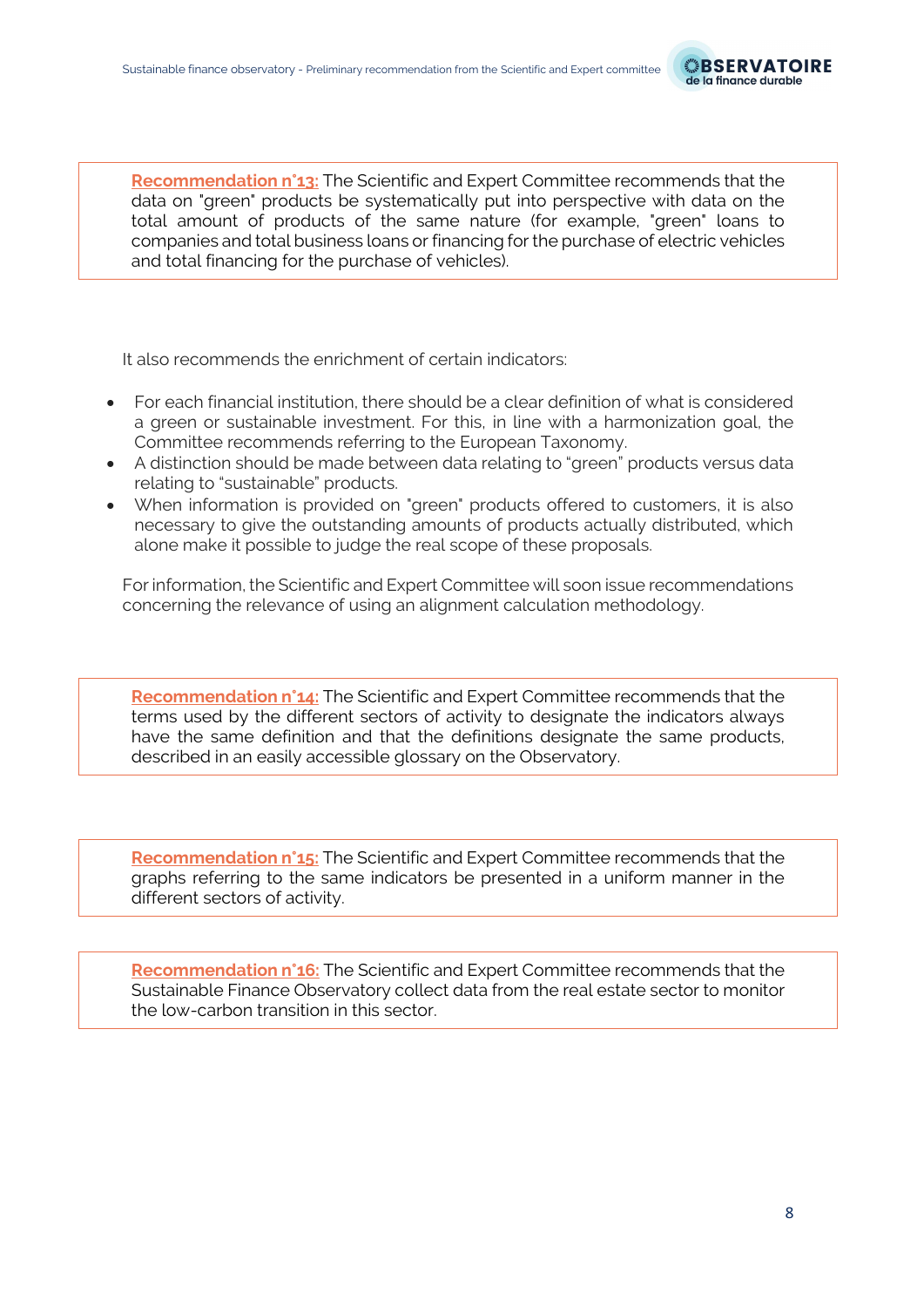

#### **Committee composition**

The Committee consists of a chairman, a secretary and several colleges: two NGO members, four academic members, two representatives from public authorities and two experts with knowledge of banking and investment.

The members are appointed by the ClimAct Finance Steering Committee 'intuitu personæ'. They therefore speak on their own account and not on behalf of their institutions, exception made for the representatives of the Treasury Directorate and Ministry for the Ecological Transition, although they bring to bear the expertise and knowledge of their respective organisations. They may also act as rapporteurs and communicate internally within the institutions they belong to.

The secretary of the Scientific and Expert Committee assists the Chairman and ensures the smooth running of the Committee.

**President**: Pierre-Louis is a mathematician and winner of the prestigious Fields Medal. He is a professor at the Collège de France and Chairman of the Scientific Committee of the Institut Louis Bachelier and its "Green & Sustainable Finance" programme

**Secretary**: Stéphane Voisin

## **College of NGOs**

Lucie Pinson Michel Cardona

## **Academic College :**

Anna Creti Delphine Lautier Augustin Landier Peter Tankov Emmanuel Hache

## **College of Experts:**

Jérôme Courcier Carlonie Delerable

## **College of Public Authorities**

Elise Calais - MTE Charlottes Gardes – Treasury Directorate General